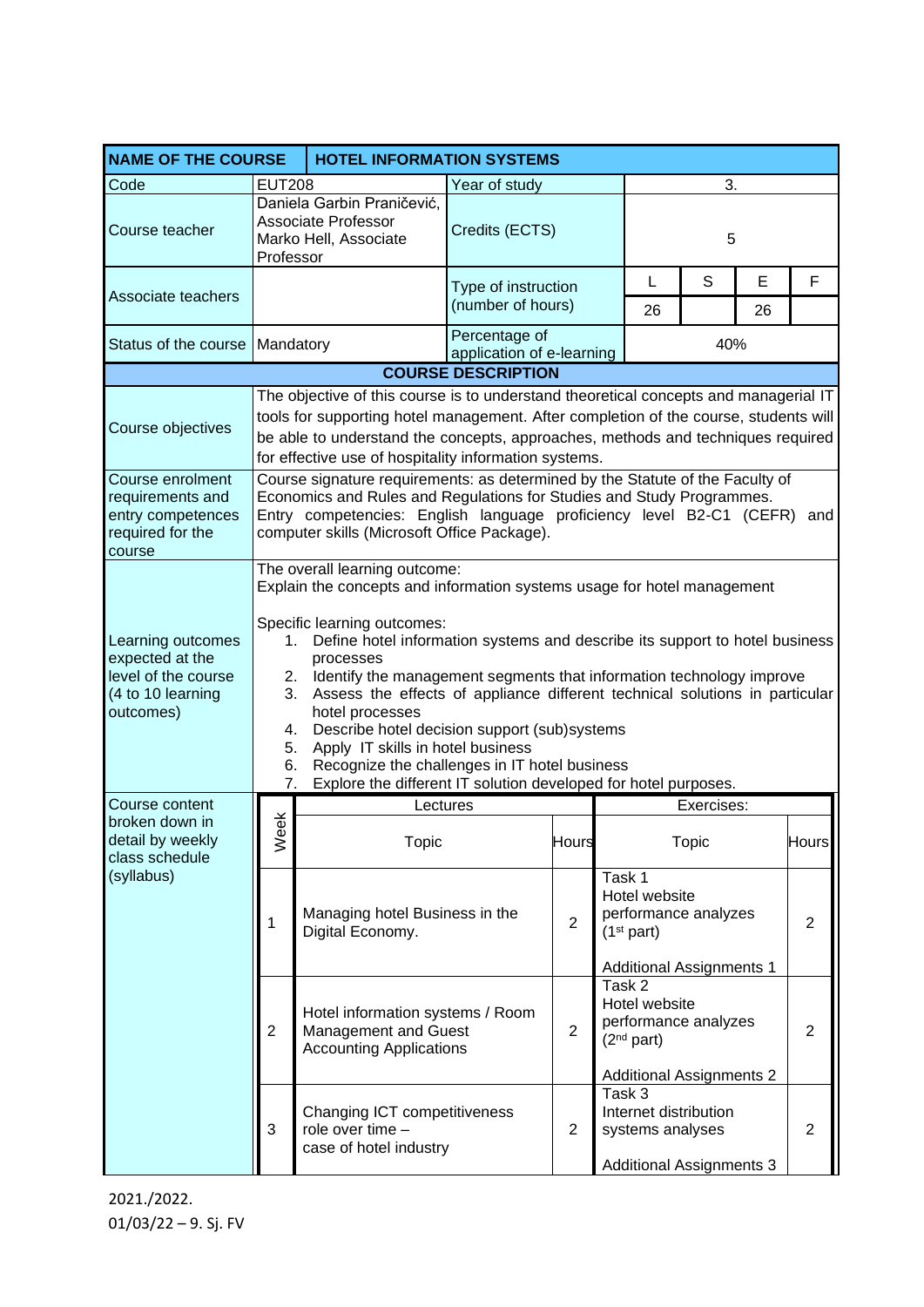|  | $\overline{4}$  | ICT as support to guest<br>relationship management                                                                                                                               |                | Task 4<br>GDS Amadeus (1 <sup>st</sup> part)                                                                                                           | $\overline{2}$ |
|--|-----------------|----------------------------------------------------------------------------------------------------------------------------------------------------------------------------------|----------------|--------------------------------------------------------------------------------------------------------------------------------------------------------|----------------|
|  |                 |                                                                                                                                                                                  |                | <b>Additional Assignments 4</b>                                                                                                                        |                |
|  | 5               | Information (reservation) system<br>Task 5<br>maturity and hotel processes<br>$\overline{2}$<br>GDS Amadeus (2 <sup>nd</sup> part)<br>quality<br><b>Additional Assignments 5</b> |                |                                                                                                                                                        | $\overline{2}$ |
|  | $6\phantom{1}6$ | Guest lecture (e-tourism expert)                                                                                                                                                 | $\overline{2}$ | Task 6<br>Restaurant application<br>demo / comparison and<br>analyses<br><b>Additional Assignments 7</b>                                               | $\overline{2}$ |
|  | $\overline{7}$  | Food and Beverage Management<br>Applications / Catering                                                                                                                          | $\overline{2}$ | Task 7<br>Green hotel IT solutions,<br>analyses and comparison<br><b>Additional Assignments 8</b>                                                      | $\overline{2}$ |
|  | 8               | Colloquium 1                                                                                                                                                                     |                |                                                                                                                                                        |                |
|  | 9               | Applications ICT support to hotel<br>business from travel cycle<br>perspective                                                                                                   | $\overline{2}$ | Task 8<br>Travel portals / Internet<br>distribution systems,<br>analyses and comparison                                                                | $\overline{2}$ |
|  | 10              | Role and significance of travel<br>(web) portals and internet<br>distribution systems for hotel<br>industry<br>Sustainable tourism concept / IT<br>as support to "green hotels"  | $\overline{2}$ | <b>Additional Assignments 8</b><br>Task 9<br>Web aanalytics and web<br>monitoring tools,<br>analyses and comparison<br><b>Additional Assignments 9</b> | $\overline{2}$ |
|  | 11              | Web aanalytics and Web<br>monitoring solutions as hotel<br>strategic partner                                                                                                     | $\overline{2}$ | Task 10<br>Hotel mobile applications,<br>analyses and comparison<br><b>Additional Assignments</b><br>10                                                | $\overline{2}$ |
|  | 12              | Mobile Technology for hotel<br>industry, concept and best practice                                                                                                               | $\overline{2}$ | Task 11<br>Social analytics tools,<br>analyses and comparison<br><b>Additional Assignments</b><br>11                                                   | $\overline{2}$ |
|  | 13              | Managing Hotels on Social<br>networks, concept and best<br>practices                                                                                                             | $\overline{2}$ | Task 12<br>Smart technology for<br>hotels, analyses and<br>comparison<br><b>Additional Assignments</b><br>12                                           | $\overline{2}$ |
|  |                 |                                                                                                                                                                                  |                |                                                                                                                                                        |                |

2021./2022. 19/10/21 – 2. Sj.FV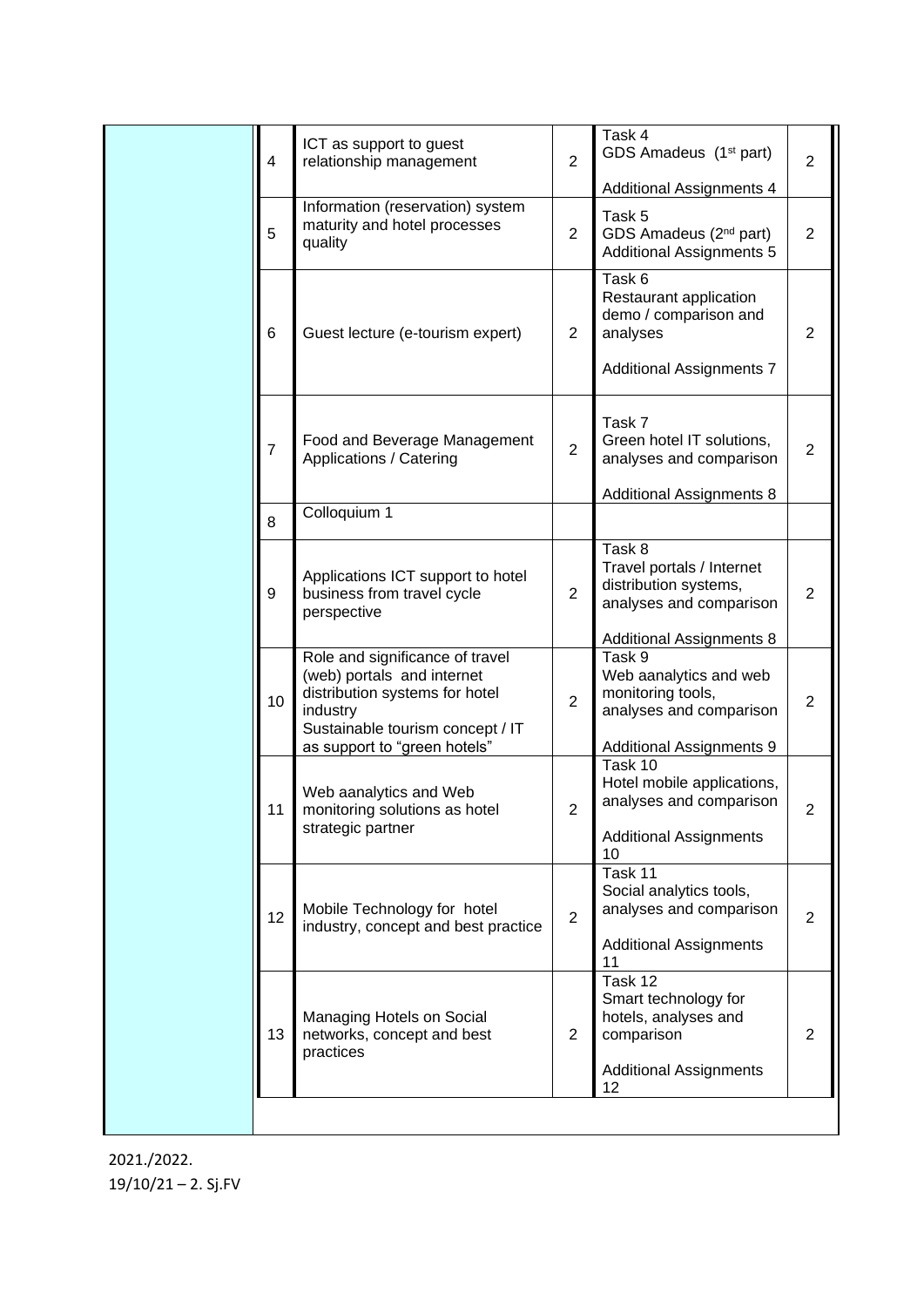|                                                                                                                                  | 14<br>15                                                                                                                                                                                                                                                                                                                                                                                                                                                                                                                                                                                                                                                                                                                                                                                                                                                                                                                                                                                                                                                                                                                                                                                                                                          | industry<br>Colloquium 2                                                                                                                                                                                                                                                                                                                                                                                                                                   |     | Forthcoming ICT trends for hotel |                                                                                                           | $\overline{2}$                               | 13                                     | Task 13<br>ICT trends for hotel<br>industry Analyses<br><b>Additional Assignments</b> |  | $\overline{2}$ |
|----------------------------------------------------------------------------------------------------------------------------------|---------------------------------------------------------------------------------------------------------------------------------------------------------------------------------------------------------------------------------------------------------------------------------------------------------------------------------------------------------------------------------------------------------------------------------------------------------------------------------------------------------------------------------------------------------------------------------------------------------------------------------------------------------------------------------------------------------------------------------------------------------------------------------------------------------------------------------------------------------------------------------------------------------------------------------------------------------------------------------------------------------------------------------------------------------------------------------------------------------------------------------------------------------------------------------------------------------------------------------------------------|------------------------------------------------------------------------------------------------------------------------------------------------------------------------------------------------------------------------------------------------------------------------------------------------------------------------------------------------------------------------------------------------------------------------------------------------------------|-----|----------------------------------|-----------------------------------------------------------------------------------------------------------|----------------------------------------------|----------------------------------------|---------------------------------------------------------------------------------------|--|----------------|
| Format of<br>instruction                                                                                                         | x lectures<br>x seminars and workshops<br>x exercises<br>$\Box$ on line in entirety<br>x partial e-learning<br>$\Box$ field work                                                                                                                                                                                                                                                                                                                                                                                                                                                                                                                                                                                                                                                                                                                                                                                                                                                                                                                                                                                                                                                                                                                  |                                                                                                                                                                                                                                                                                                                                                                                                                                                            |     |                                  | x independent assignments<br>x multimedia<br>$\Box$ laboratory<br>$\Box$ work with mentor<br>(other)<br>П |                                              |                                        |                                                                                       |  |                |
| <b>Student</b><br>responsibilities                                                                                               |                                                                                                                                                                                                                                                                                                                                                                                                                                                                                                                                                                                                                                                                                                                                                                                                                                                                                                                                                                                                                                                                                                                                                                                                                                                   | Students are obliged to access (follow) on line classes, and perform the default<br>assignments. The requirement for enter colloquia are submitted exercises<br>assignments. The condition for signing is attendance at 70% of lectures and 70% of<br>exercises (for full-time students). 50% of the conditions prescribed for full-time<br>students apply to part-time students. The requirement to enter the exam is signature<br>and presented seminar. |     |                                  |                                                                                                           |                                              |                                        |                                                                                       |  |                |
| Screening student<br>work (name the                                                                                              | <b>Class</b>                                                                                                                                                                                                                                                                                                                                                                                                                                                                                                                                                                                                                                                                                                                                                                                                                                                                                                                                                                                                                                                                                                                                                                                                                                      | attendance                                                                                                                                                                                                                                                                                                                                                                                                                                                 | 1,7 | Research                         |                                                                                                           |                                              |                                        | Practical training                                                                    |  |                |
| proportion of ECTS<br>credits for each<br>activity so that the<br>total number of<br><b>ECTS</b> credits is<br>equal to the ECTS | Experimental<br>work                                                                                                                                                                                                                                                                                                                                                                                                                                                                                                                                                                                                                                                                                                                                                                                                                                                                                                                                                                                                                                                                                                                                                                                                                              |                                                                                                                                                                                                                                                                                                                                                                                                                                                            |     | Report                           |                                                                                                           |                                              |                                        | (Other)                                                                               |  |                |
|                                                                                                                                  | Essay                                                                                                                                                                                                                                                                                                                                                                                                                                                                                                                                                                                                                                                                                                                                                                                                                                                                                                                                                                                                                                                                                                                                                                                                                                             |                                                                                                                                                                                                                                                                                                                                                                                                                                                            | 0,5 | Seminar                          | $\mathbf{1}$                                                                                              |                                              |                                        | (Other)                                                                               |  |                |
|                                                                                                                                  | Colloquium                                                                                                                                                                                                                                                                                                                                                                                                                                                                                                                                                                                                                                                                                                                                                                                                                                                                                                                                                                                                                                                                                                                                                                                                                                        |                                                                                                                                                                                                                                                                                                                                                                                                                                                            | 1,8 | Oral exam                        |                                                                                                           |                                              |                                        | (Other)                                                                               |  |                |
| value of the course)                                                                                                             | Written exam                                                                                                                                                                                                                                                                                                                                                                                                                                                                                                                                                                                                                                                                                                                                                                                                                                                                                                                                                                                                                                                                                                                                                                                                                                      |                                                                                                                                                                                                                                                                                                                                                                                                                                                            |     | Project                          |                                                                                                           |                                              |                                        | (Other)                                                                               |  |                |
| Grading and<br>evaluating student<br>work in class and at<br>the final exam                                                      | Model of point's accumulation is used as method of student progress continuous<br>monitoring. Specifically, the students have opportunity to collect a total of 70 points<br>through the following activities: 2 colloquia (2X15 points), 12 additional individual<br>assignments (14x1 points) and seminar / case study (max 8 points). Colloquium is<br>considered as passed if the student has achieved at least 60% of the maximum<br>points. The same percentage is valid for exams pass. The grades (in %) are<br>formed according the following grading scale:<br>$< 60\%$ = written exam<br>$60\% - 69\% =$ sufficient (2)<br>$70\% - 79\% = \text{good}(3)$<br>$80\% - 89\% =$ very good (4)<br>$90\% -100\% =$ excellent (5)<br>Upon the announcement of assessment results, students have opportunity of<br>assessment insight in consultancy hours.<br>Students who are not satisfied with the overall rating may take oral exam.<br>Students who have not completed the right of direct enrollment have to a final<br>written exam and realize max. 70% of total points. The final score is calculated by<br>adding the points achieved on the exam to the additional assignments points.<br>Method of final exam: written and oral. |                                                                                                                                                                                                                                                                                                                                                                                                                                                            |     |                                  |                                                                                                           |                                              |                                        |                                                                                       |  |                |
| <b>Required literature</b><br>(available in the<br>library and via other<br>media)                                               | <b>Title</b>                                                                                                                                                                                                                                                                                                                                                                                                                                                                                                                                                                                                                                                                                                                                                                                                                                                                                                                                                                                                                                                                                                                                                                                                                                      |                                                                                                                                                                                                                                                                                                                                                                                                                                                            |     |                                  |                                                                                                           | <b>Number of</b><br>copies in<br>the library | <b>Availability via</b><br>other media |                                                                                       |  |                |
|                                                                                                                                  | Talón-Ballestero, P., González-Serrano, L.,<br>Soguero-Ruiz, C., Muñoz-Romero, S., & Rojo-                                                                                                                                                                                                                                                                                                                                                                                                                                                                                                                                                                                                                                                                                                                                                                                                                                                                                                                                                                                                                                                                                                                                                        |                                                                                                                                                                                                                                                                                                                                                                                                                                                            |     |                                  |                                                                                                           |                                              |                                        |                                                                                       |  |                |

2021./2022. 19/10/21 – 2. Sj.FV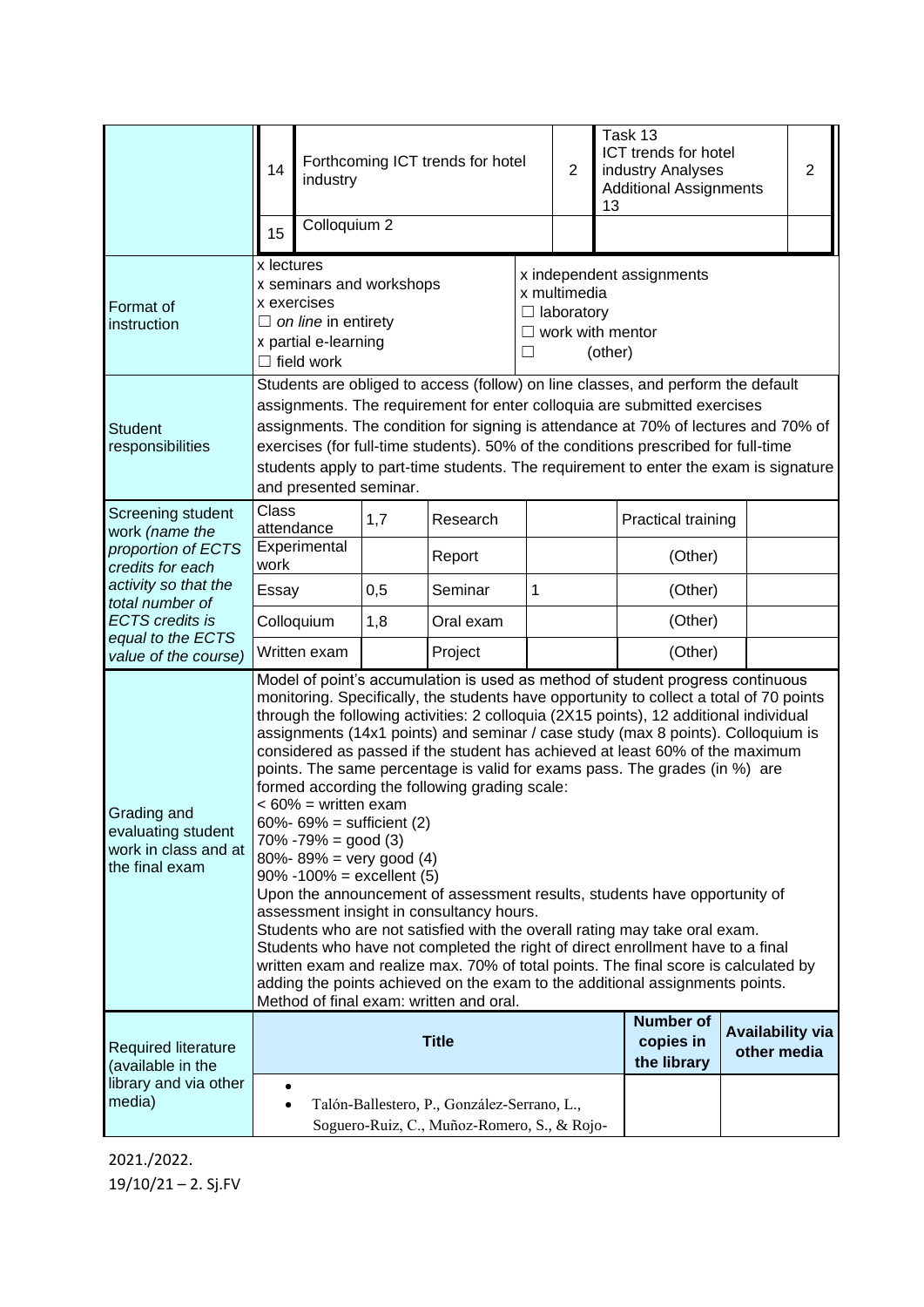|                     | Álvarez, J. L. (2018). Using big data from                                                                                 |   |  |
|---------------------|----------------------------------------------------------------------------------------------------------------------------|---|--|
|                     | customer relationship management information                                                                               |   |  |
|                     | systems to determine the client profile in the                                                                             |   |  |
|                     | hotel sector. Tourism Management, 68, 187-197.                                                                             |   |  |
|                     |                                                                                                                            |   |  |
|                     | https://www.sciencedirect.com/science/article/pii                                                                          |   |  |
|                     | /S0261517718300670?casa_token=wXraSXR1                                                                                     |   |  |
|                     | MyQAAAAA: GAy WWDUEARvyfL8EwHJ                                                                                             |   |  |
|                     | QG2T3Oldghu1GpTh0kYA4RykOm8K0RdfhH                                                                                         |   |  |
|                     | sxxF7wT16Cgdk-hK3atw                                                                                                       |   |  |
|                     |                                                                                                                            |   |  |
|                     | Gretzel, U., Fuchs, M., Baggio, R., Hoepken, W.,                                                                           |   |  |
|                     | Law, R., Neidhardt, J.,  & Xiang, Z. (2020). e-                                                                            |   |  |
|                     | Tourism beyond COVID-19: a call for                                                                                        |   |  |
|                     | transformative research. Information Technology                                                                            |   |  |
|                     | & Tourism, 22(2), 187-                                                                                                     |   |  |
|                     | 203.https://link.springer.com/article/10.1007                                                                              |   |  |
|                     | /s40558-020-00181-3                                                                                                        |   |  |
|                     |                                                                                                                            |   |  |
|                     |                                                                                                                            |   |  |
|                     | Nyheim P.D. et al.<br>$(2005)$ :<br>Technolog                                                                              | 1 |  |
|                     | strategies<br>for<br>the<br>hospitalit<br>industry,                                                                        |   |  |
|                     | Pearson, Prentice Hall                                                                                                     |   |  |
|                     | Turban, E.; Volonino, L. (2010): Information                                                                               | 1 |  |
|                     | Technology for Management, Transforming                                                                                    |   |  |
|                     | Organizations in the Digital Economy, John<br>Wiley & Sons, Inc.                                                           |   |  |
|                     | Teaching<br>materials<br>uploaded<br>the<br>on<br>$\bullet$                                                                |   |  |
|                     | Moodle's course page                                                                                                       |   |  |
|                     |                                                                                                                            |   |  |
|                     |                                                                                                                            |   |  |
|                     |                                                                                                                            |   |  |
|                     |                                                                                                                            |   |  |
|                     | Xiang, Z., Fuchs, M., Gretzel, U., & Höpken, W. (Eds.). (2020). Handbook of e-                                             |   |  |
|                     | Tourism. Springer International Publishing                                                                                 |   |  |
|                     |                                                                                                                            |   |  |
|                     |                                                                                                                            |   |  |
|                     | Buhalis.D (2003): e-Tourism, Prentice Hall                                                                                 |   |  |
|                     | Sigala, M. et.al. (2011): Social Media in Travel, Tourism and Hospitality,<br>$\bullet$                                    |   |  |
| Optional literature | Ashgate                                                                                                                    |   |  |
| (at the time of     | Garbin Praničević, D.; Alfirević, N.; Indihar Štemberger, M.(2011):                                                        |   |  |
| submission of study | "Information system maturity and the hospitality enterprise performance".<br>Economic and business review.13 (4), 227-249. |   |  |
| programme           | Pranić, Lj.; Garbin Praničević, D.; Arnerić, J.(2014): "Hotel Website<br>$\bullet$                                         |   |  |
| proposal)           | Performance: Evidence From A Transition Country". Tourism and                                                              |   |  |
|                     | Hospitality Management. 20 (1), 45-60.                                                                                     |   |  |
|                     | Garbin Praničević, D.; Peterlin, J. (2015): "Communication with the<br>$\bullet$                                           |   |  |
|                     | stakeholders in sustainable tourism", Tourism in Southern and Eastern                                                      |   |  |
|                     | Europe, 3, 63-74.                                                                                                          |   |  |
|                     | Bekavac, I.; Garbin Praničević, D. (2015): "Web analytics tools and web<br>$\bullet$                                       |   |  |
|                     | metrics tools: An overview and comparative analysis". Croatian Operational                                                 |   |  |
|                     | Research Review. 6(2), 373-386.                                                                                            |   |  |

2021./2022. 19/10/21 – 2. Sj.FV